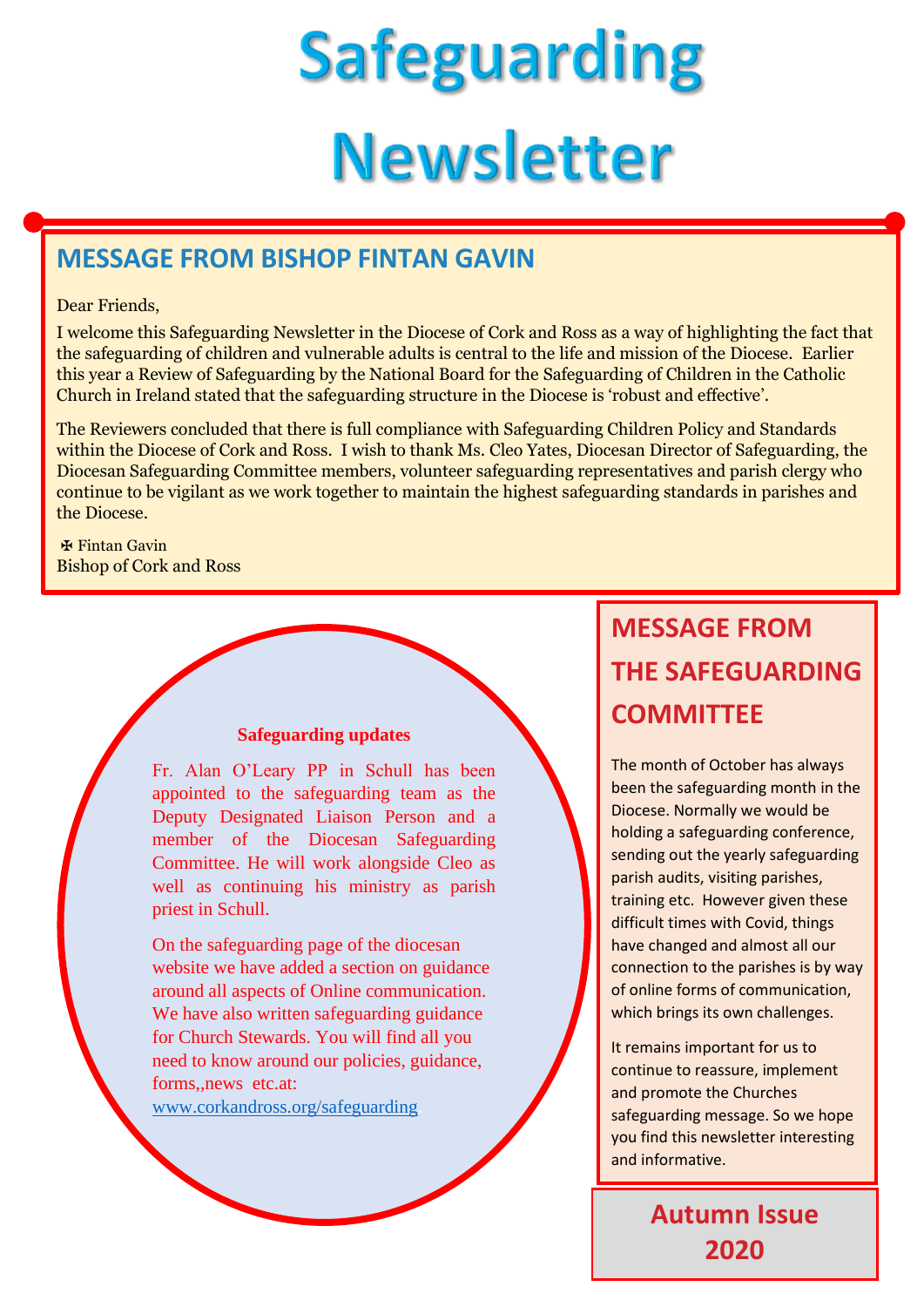## **National Board for Safeguarding Children in the Catholic Church in Ireland. (NBSCCCI)**

**Who are they?**

The National Board for Safeguarding Children in the Catholic Church in Ireland was established in 2006 to provide best practice advice and to monitor the safeguarding of children in the Catholic Church in Ireland.

The NBSCCCI has 3 functions:

- 1. [Advice and Support on all aspects of child safeguarding case management within the](https://www.safeguarding.ie/index.php/advice-and-support)  [Catholic Church in Ireland](https://www.safeguarding.ie/index.php/advice-and-support)
- 2. [Development of policy, procedures and practice on all aspects of child safeguarding](https://www.safeguarding.ie/index.php/development-of-policy-procedures-and-practice)  [within the Catholic Church in Ireland](https://www.safeguarding.ie/index.php/development-of-policy-procedures-and-practice)
- 3. [Monitor child safeguarding practice of constituent members within the Catholic](https://www.safeguarding.ie/index.php/monitor-practice)  [Church in Ireland](https://www.safeguarding.ie/index.php/monitor-practice)

There are seven standards that every Church body is required to meet to fulfil the child safeguarding policy statement. They are:

**Standard 1. Creating and maintaining safe environments.**

**Standard 2. Procedures for Responding to Child Protection Suspicions, Concerns, Knowledge or Allegations.**

**Standard 3. Care and Support for the complainant.**

**Standard 4. Care and Management of the Respondent.**

**Standard 5. Training and support for keeping children safe.**

**Standard 6. Communicating the Church's safeguarding message.**

**Standard 7. Quality Assuring Compliance with the standards.**

#### **Pope Francis Prayer for protection from Coronavirus**

O Mary, you shine continuously on our journey as a sign of salvation and hope.

We entrust ourselves to you, Health of the Sick. At the foot of the Cross you participated in Jesus' pain, with steadfast faith. You, Salvation of the Roman People, know what we need.

We are certain that you will provide, so that, as you did at Cana of Galilee,

joy and feasting might return after this moment of trial.

- Help us, Mother of Divine Love,
- to conform ourselves to the Father's will
- and to do what Jesus tells us:

He who took our sufferings upon Himself,

and bore our sorrows to bring us,

through the Cross, to the joy of the Resurrection. Amen.

We seek refuge under your protection, O Holy Mother of God. Do not despise our pleas – we who are put to the test

– and deliver us from every danger, O glorious and blessed Virgin.

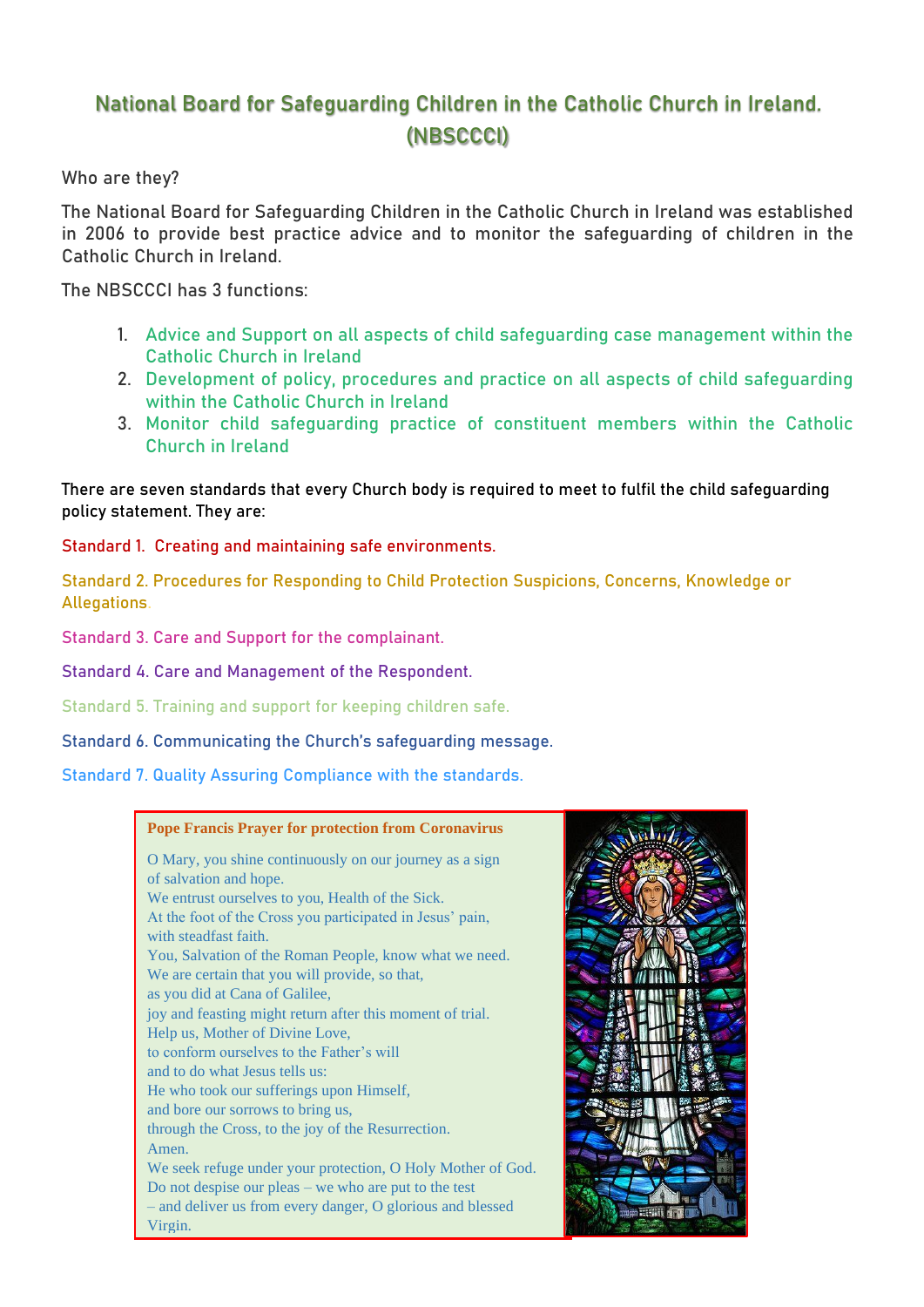## LIVING WITH OUR DEVICES IN THE NEW NORMAL

#### Dr. Maureen Griffin. MGMS Training

The restrictions and the lack of structure and routine in our daily lives has undoubtedly led to an increase in the use of, and reliance on, our devices. In a lot of respects our devices have been a lifeline, especially during lockdown. However, for many parents, they were/are trying to balance working from home and caring for their children, all the time concerned about the amount of screen time their children are consuming; overexposure online and how to control/monitor what their children are viewing/doing.

#### So how can we manage this both for ourselves and our children?

#### **Tips for Parents:**

- 1. Devise a *Family Media Use Plan*. The American Academy of Paediatrics <https://www.healthychildren.org/English/media/Pages/default.aspx> offers such a plan, which can be tailored for each member of the family. They also offer a *Screen Time Calculator* which can help children visually see how their days are filled and where screens fit in.
- 2. Control App Downloads for children at National School level in particular, but ideally all the way to 16 years. You can do this using *Family Sharing* <https://support.apple.com/en-ie/HT201060> for Apple Users or Family Link<https://families.google.com/familylink/> for Android Users or using a parental control App such as Screen Time [https://screentimelabs.com/,](https://screentimelabs.com/) which enables you to set time limits, pause the device, set web filtering, check web history, control App downloads and much more;
- 3. Check the Age Rating for Apps Games. *Common Sense Media* provides great reviews and age recommendations based on use experience/content. <https://www.commonsensemedia.org/> *PEGI rating for games* https://pegi.info/
- 4. Use parental controls and filters on devices your child uses and activate privacy and security settings on Apps/Sites;
- 5. Where possible try to limit screen use for at least an hour before bedtime and keep bedrooms screen free at night time;
- **6.** Have regular discussions regarding our online lives and safety. Protecting our children online is a process, not a one off discussion. Fraud Smart<https://www.fraudsmart.ie/> and An Garda Síochána <https://www.garda.ie/en/Crime/Cyber-crime/> provide advice and support in relation to online fraud and crime.

\*MGMS Training Limited provides psychological services in the areas of online offending and safety, working with organisations responsible for both the care and protection of children and the management of online offenders. At a preventative level, I work with schools, organisations, students, teachers and parents across Ireland providing training and guidance on online safety issues.